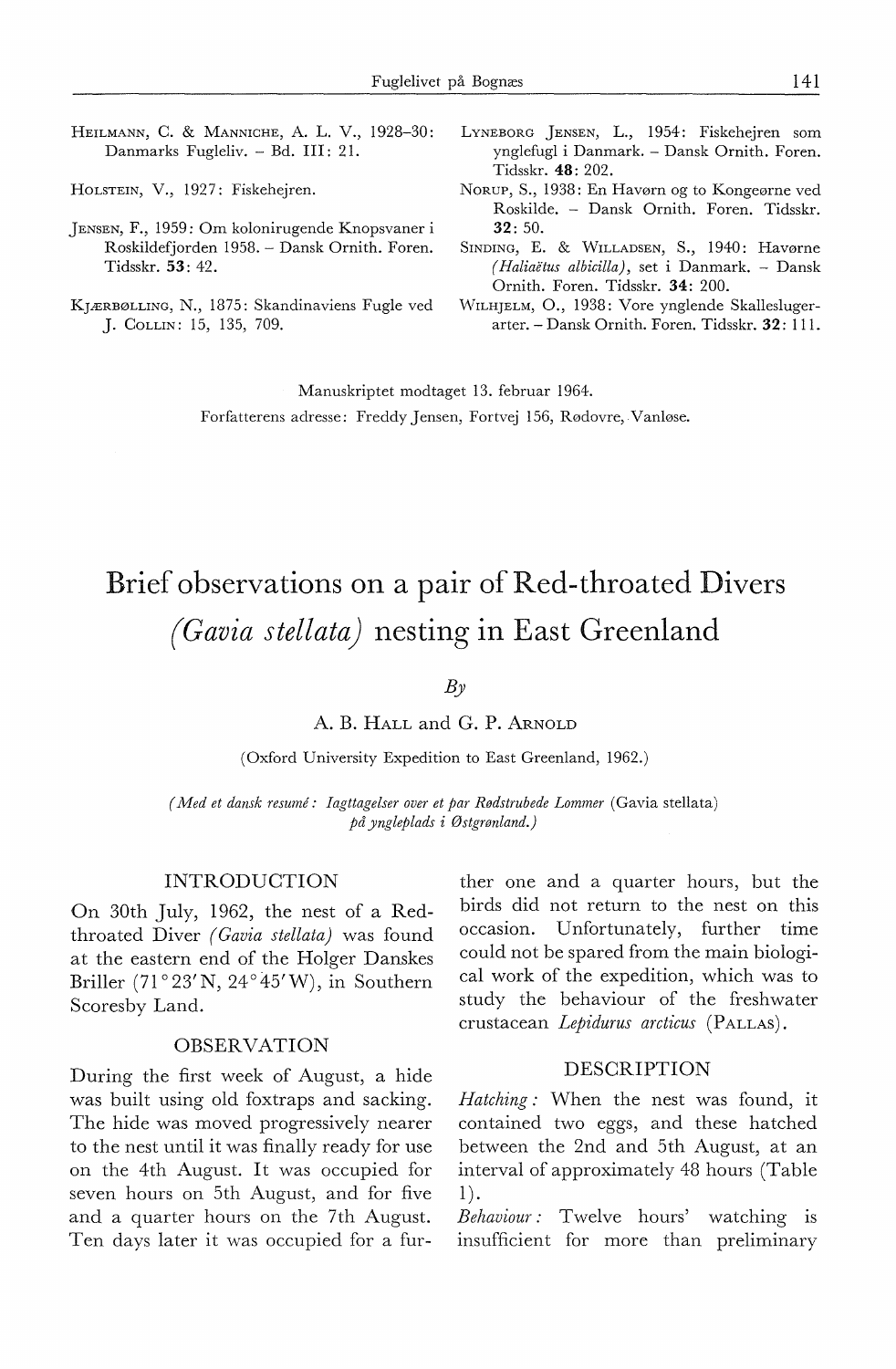| Date.                   | Eggs $(Eg)$                                                  | Chicks (Unger)                                                                                     |
|-------------------------|--------------------------------------------------------------|----------------------------------------------------------------------------------------------------|
| $30$ July<br>3 August 1 | 2 August 2 $(1 \text{ chipping})$ –<br>4 August 1 (chipping) | 1 (remained on nest)<br>1 (swam off with adult)<br>5 August Shells removed 2 (swam off with adult) |

| Table 1. Hatching Dates. |
|--------------------------|
| Tabel 1. Klækningsdata.  |

observations and these are accordingly presen ted in graphical form only (Fig. 1). Since we were unable to distinguish the sexes infallibly, the adults are described as A and B (on 5th August), and C and D (on 7th August). From 11.51 hours on 5th August, when disturbed by the observer, the birds used a site some 2 m beyond the original nest.

The most interesting observation was the marked difference between the number of changes of the adults at the nest, and the number of fish brought on the two days. On 5th August, the adults changed four times during the observation period, but on 7th August not more than twice and perhaps only once. Similarly, nine fish were brought on the first day and only three on the second. These differences might well be explained by the much greater disturbances on the second day, when a great deal of time was spent chasing off intruding divers.

When the adults changed over at the nest, the bird landing from the water usually flicked moss over its back and often turned round a few times before settling down.

# DISCUSSION

None of the sexual displays, e.g. the "Plesiosaur race" and "Snake ceremony'' described by HUXLEY (1923) was seen, doubtless due to the lateness of our observations in the breeding season, and the waning of this behaviour with successful nesting.

RANKIN (1947) observed Red-throated Divers nesting in Shetland, and he noted that the bird on the nest always faced towards the loch, never inland. This we also observed in Greenland. Mosquitoes which flew near the sitting bird were deftly captured by a dart of the bill, and RANKIN reports that fly-catching was the principal occupation of adult birds on the nest.

# *Reaction to Disturbances:*

- *a. Human :* The birds were very little disturbed by the construction of the hide, and the sitting bird would leave the nest only as the observers drew very close to the site. The departure was silent and unhurried. RANKIN noted a rapid departure followed immediately by a dive, whereas KEITH ( 1937) recorded a bird in Spitsbergen that allowed three observers to approach and touch it on the nest. Possibly these differences in recorded behaviour are due to different stages of incubation.
- *b. Overhead disturbance:* The crouched posture with the neck: stretched out low, and the head slightly turned to look upwards, seems to be the normal reaction to potential aerial danger. We observed it when a Great Northern Diver *(Gavia immer)* passed overhead, and again when a Red-throated Diver did so. RANKIN records it on the appearance of a Raven *(Corvus corax)* in combat with two Arctic Skuas *(Stercorarius parasiticus),* and KEITH published a photograph of the posture (1937).

An alert posture with the neck vertical was noticed when Arctic Terns *(Sterna macrura)* flew over calling, and once when a flock of waders flew close past.

*c. Avian intruders:* Another pair of Redthroated Divers which landed on the lake was rapidly chased away, one of the resident birds "running" over the water towards the intruders, and also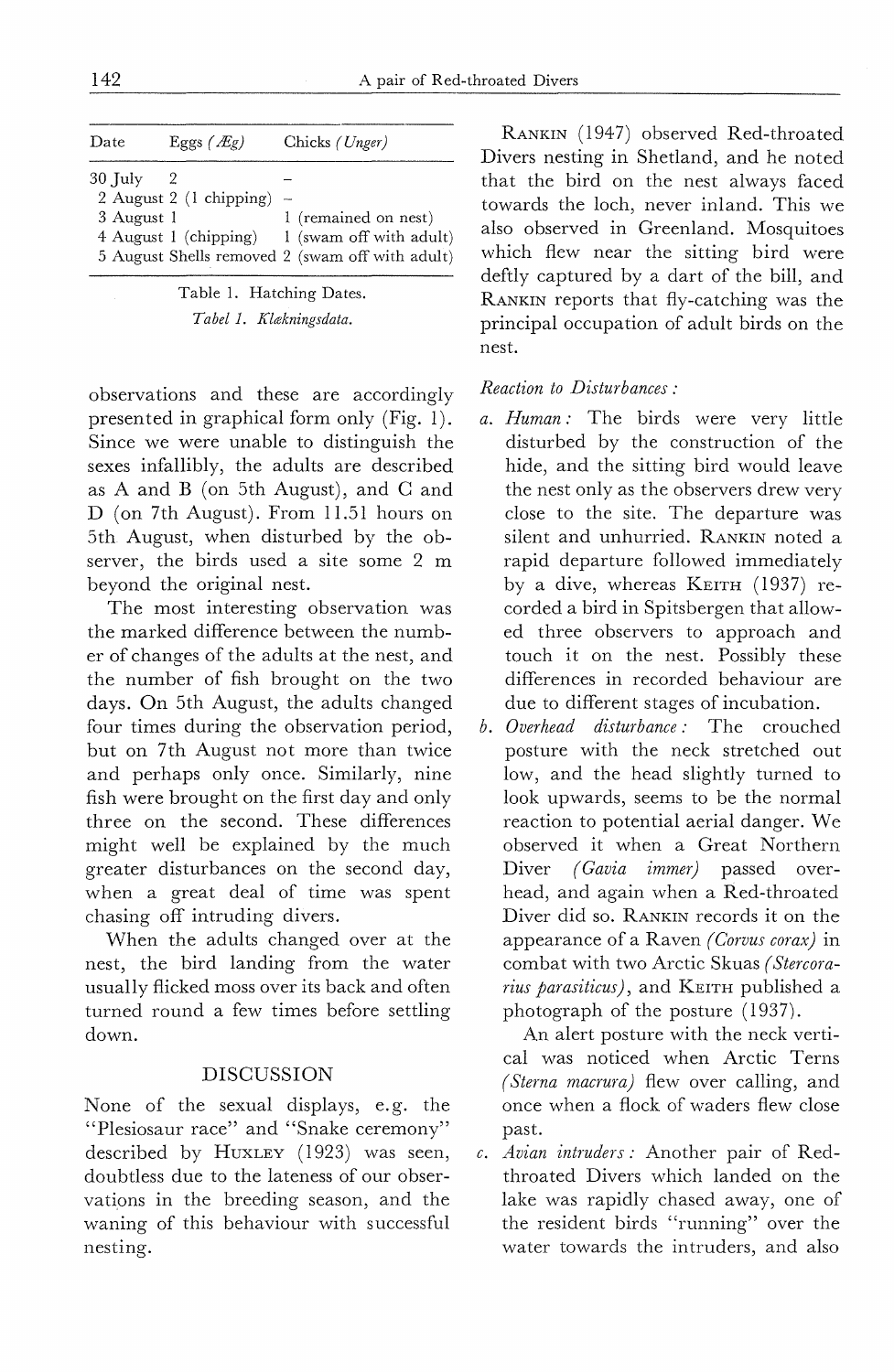

Fig. 1. Activity spectra of a pair of Red-throated Divers *(Gavia stellata)* and chicks at a nest in East Greenland in 1962. The activities of the adults (A and B) and the two chicks (I and II) for 5. 8. 62. are shown in the upper half of the diagram, and those for 7. 8. 62 in the lower half. The two adults are described as C and D on the second day, as it was not possible to distinguish the sexes infallibly.

*Skemaet viser aktiviteten hos et par Rødstrubede Lommer og deres unger ved en rede* i *Østgrønland* i *1962. Den øverste del af skemaet viser aktiviteten hos de voksne fugle ( A og B) og de to unger (I og II) den 5. august. Den nederste del af skemaet viser aktiviteten den 7. august. Her kaldes de voksne fugle C og D, da det ikke var muligt at skelne kønnene sikkert.* 

diving after them and surfacing doser. A King Eider *(Somateria spectabilis)* and chicks were also chased away from the divers' nest. Although the Red-throats reacted to the presence of a pair of Great Northern Divers on the lake, they did not attempt to approach them. One bird swam to and fro some 20 m in front of the nest with lowered neck uttering half 'quack' - half 'croon' calls, while the second remained very still on the nest. KEITH, also, recorded demonstrations of anger against a single intruding Red-throat and Eiders.

## *Eggshell removal*

On 5th August, adult A was seen to re-

move the shell of the second egg from the nest, and this must have occurred within twenty-four hours of hatching. The first eggshell must have also been removed with equal promptitude, since there was no trace of it on the 3rd August. In a review of eggshell removal in birds, C. & D. NETHERSOLE-THOMPSON (1942) refer to two records for the Red-throated Diver. That of KEITH (1937), describes the female removing the broken egg to the middle of the tarn where she and the male broke it into small pieces. However, G. ARTHUR ( quoted by KEITH), recorded large fragments remaining in the nest.

TINBERGEN et al. ( 1962) have shown that for the Black-headed Gull *( Larus ridi-*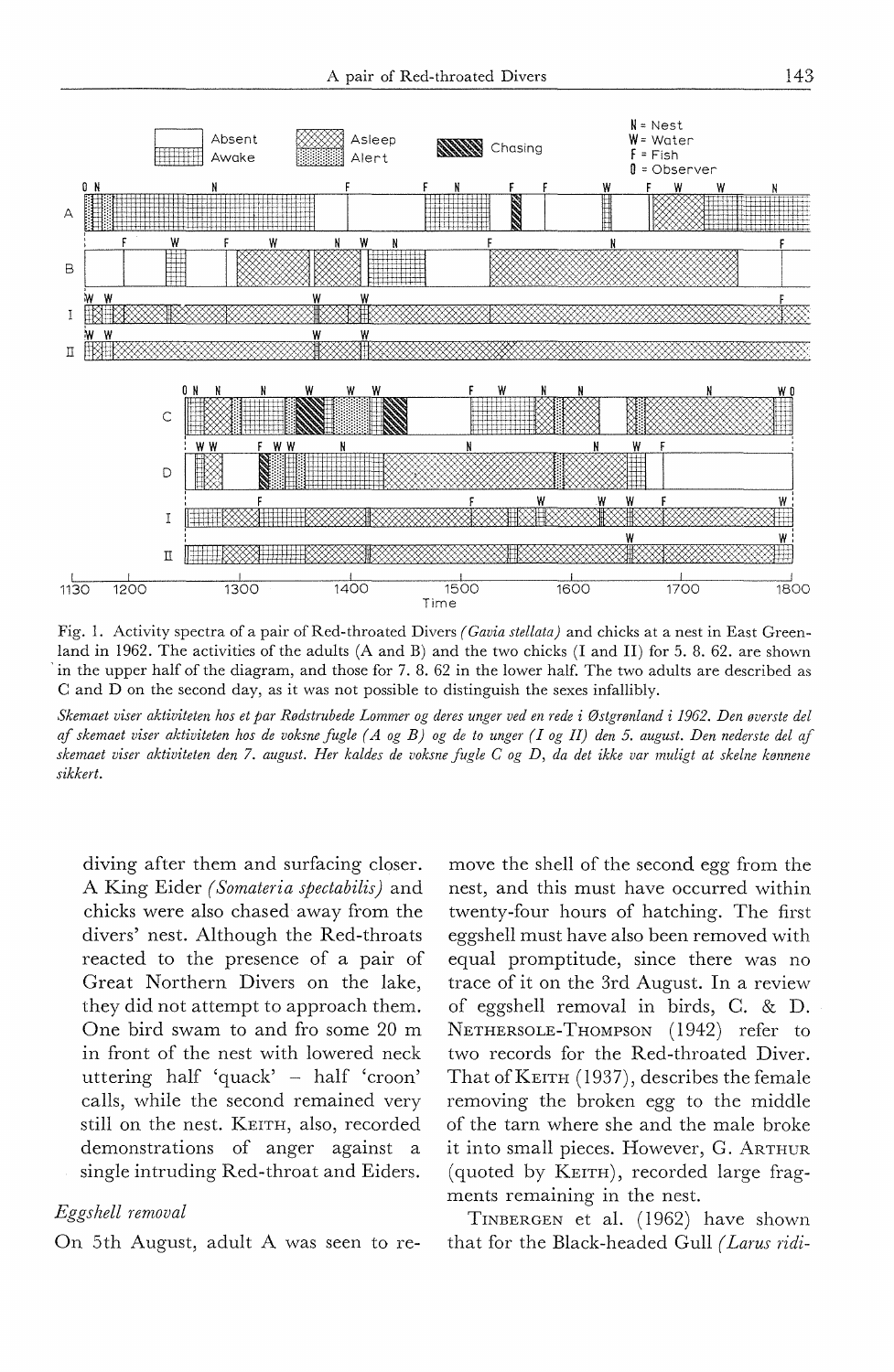*bundus)* eggshell removal has considerable survival value as an anti-predator device. The presence of an eggshell near the nest endangers the brood, and this effect decreases with increasing distance. The eggs of the Red-throated Diver are a blotched olive-green colour which suggests that in this species also the clutch is protected by camouflage against predation. As the chicks too are inconspicuous and are present in the nest for several days after hatching, eggshell removal may well serve the same function as in the Black-headed Gull. Likely predators in Greenland are skuas, gulls and foxes.

The NETHERSOLE-THOMPSONS refer to individual variability in the occurrence of eggshell removal and this lends added interest to ARTHUR's observation. Possibly chicks of the Great Northern Diver are less subject to attack on the nest, for LACK and DUNLOP (cited by the NETHERSOLE-THOMPSONS) have recorded non-removal of the eggshell in this species.

## *Behaviour with chicks*

Both adults brought fish to the nest in their bills, but always remained in the water swimming to and fro and "cooing" gently; the chicks left the nest and swam out to the parents to be fed. All the fish were sufficiently small in size to be taken whole by the chicks. This contrasts with RANKIN's observations in Shetland, where, on six separate occasions, fish which were brought to the nest were too large for the chicks and were eventually eaten by the captor. The method of enticing the young to food by swimming to and fro and calling softly appears to be the same in both cases.

### *Behaviour* of *chicks*

The second egg hatched about forty-eight hours after the first, by which time the first chick would leave the nest and swim off with the adult, on our approach. The second chick, likewise, was able to swim within twenty-four hours of hatching. **Al**though it seemed to be as active on the nest, this younger chick did not leave it so readily when fish were brought, and appeared to get less of them. The chicks were distinctly different in size during the first few days, but by the 26th August they were no longer distinguishable. RANKIN noted that the second chick in the nest he watched was, on hatching, "every bit as large and as active as the first". On 21st August an adult was seen to bring fish and feed one of the juveniles whilst it was swimming on the open water of the lake.

#### **COMMENTS**

It would be unwise to generalize from such scanty observations, but it is interesting to note:-

- 1. The marked difference in the numbers of fish brought to the nest on the two days.
- 2. That the adults never fed the chicks on the nest; instead the chicks left the nest and swam to the adult.
- 3. The fierce reaction toward the intruding pair of Red-throated Divers and the family party of Eiders, compared with the milder reaction to the presence of the much bigger Great Northern Divers.

#### ACKNOWLEDGEMENTS

We would like to thank Dr. G. C. PHILLIPS for his most helpful criticism of our original manuscript.

#### REFERENCES

- HuxLEY, J. S., 1923: Courtship activities in the Red-thtoated Diver. ... J. Linnean Soc. Zoology. XXXV: 253.
- KEITH, D. B., 1937: The Red-throated Diver in North East Land. - British Birds. 31: 64.
- NETHERSOLE-THOMPSON, C. and D., 1942: Eggshell disposal by birds. - British Birds. 35: 162-9, 190-200, 214-223, 241-250.
- RANKIN, N., 1947: Haunts of British Divers. -Collins, London.